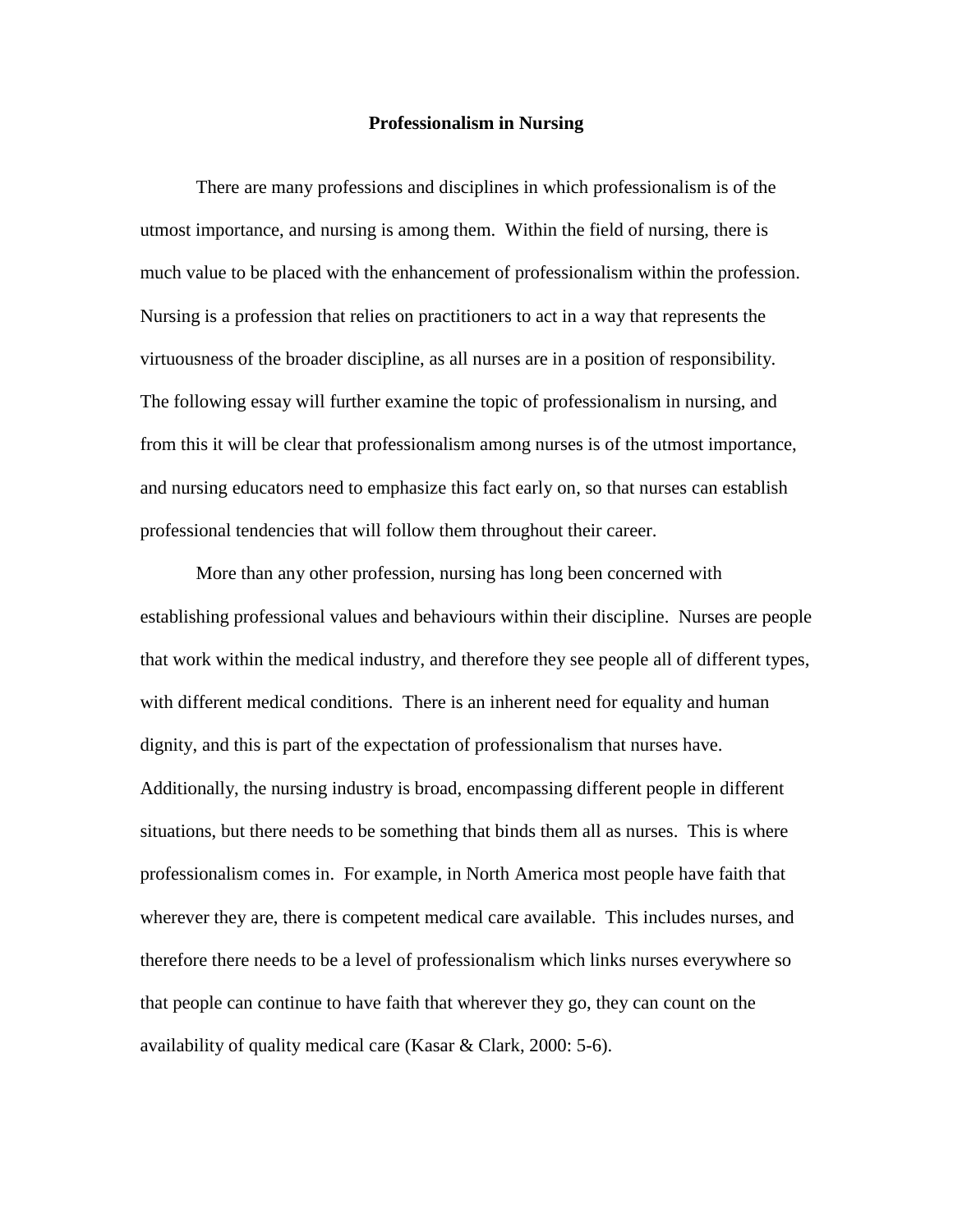Professionals in the nursing field are those nurses that understand that their discipline extends beyond the individual, and it is the collection of nurses throughout the nursing community that create the industry. Nurses need to understand that they are a team, and they must all work together – not just with each other, but also with other members of their health care community, from physicians to administrators. According to Girard et al., (2005: 3) "Professional nursing practice is a commitment to compassion, caring and strong ethical values; continuous development of self and others; accountability and responsibility for insightful practice; demonstrating a spirit of collaboration and flexibility."

There are lots of expectations that fall upon nurses who seek to be professional in their practice. To begin with, nurses must understand that they are working within a broader profession, and therefore they must act in accordance with professional guidelines that have been set for them. In Ontario, it is expected that all nurses abide by the *Standards of Practice for Registered Nurses*. Nurses should also ensure that they have the training, experience and skills needed to perform the tasks that they are expected to perform. This includes having an understanding of the theoretical frameworks which have come to shape the discipline over the years. For example, a professional nurse should have an understanding of Jean Watson's Theory of Care, and the impact that it has had on the development of nursing practice. By having grounding in nursing theory, nurses are better able to make the best decisions in the course of their daily practice, and this contributes to their overall professionalism (RNAO, 2007).

A further component of nursing which is essential to professionalism is quality care. Nurses are expected to give the best possible care to all clients, regardless of the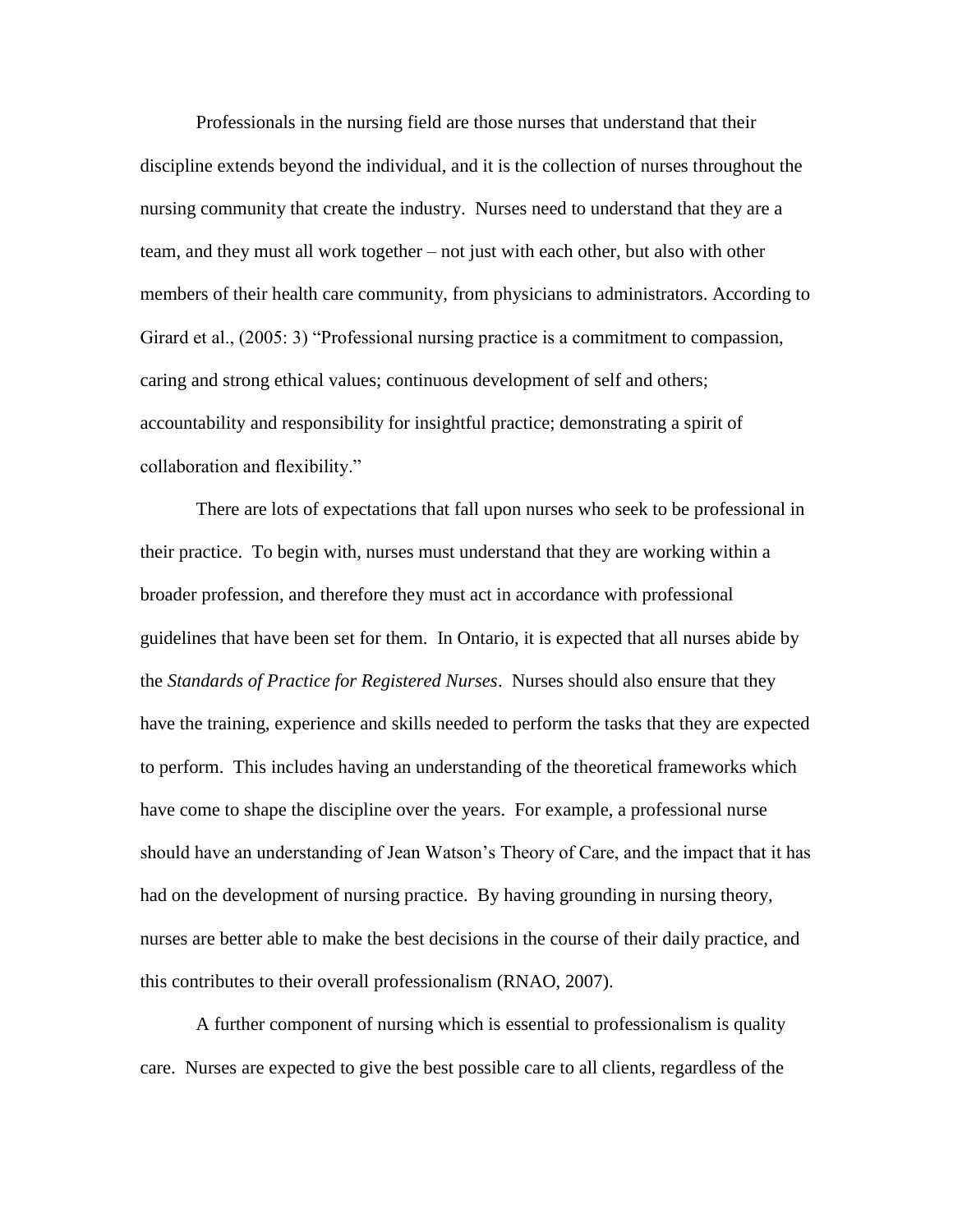situation or who they are. Professionalism means that all nurses treat everybody equally, and do their best to ensure that the highest quality care is being provided. This includes a dedication to principles of justice, honesty, respect and integrity. When people require the care of nurses, they do not necessarily personally know the nurse that will be giving them care, but there is always an expectation that the nurse will provide good care, whoever the nurse is, and this expectation is a consequence of the professional reputation that nurses have garnered, and it is important that nurses continue to warrant this professional reputation (RNAO, 2007).

Nursing professionalism stems from nurses developing their practice. This means that nurses need to work to educate others about the role of nurses within the health care sector, as well as lead by example. Nursing professionalism requires that those who work within the industry are leaders, and this facilitates the passage of professional tendencies from older and more experienced nurses to newer nurses. Overall, nurses need to conduct themselves in a way that is good for the profession; a way that reflects well on all nurses, not just the individual. This works to give nurses and nursing the reputation of professionalism, and further serves to benefit the profession (Clark, 2008: 12-14).

Beyond these things, there are also many more factors that contribute to the overall professionalism in nurses, and these factors are so important because people inherently trust that nurses are professional. As such, appearance goes a long way in maintaining the image of being a professional. To begin with, nurses must understand that their appearance says a lot about them. Nobody wants to go to a hospital or a clinic and see a nurse that is not well put together. By putting forth a clean and professional appearance, people will automatically feel at ease with the situation they are in, and will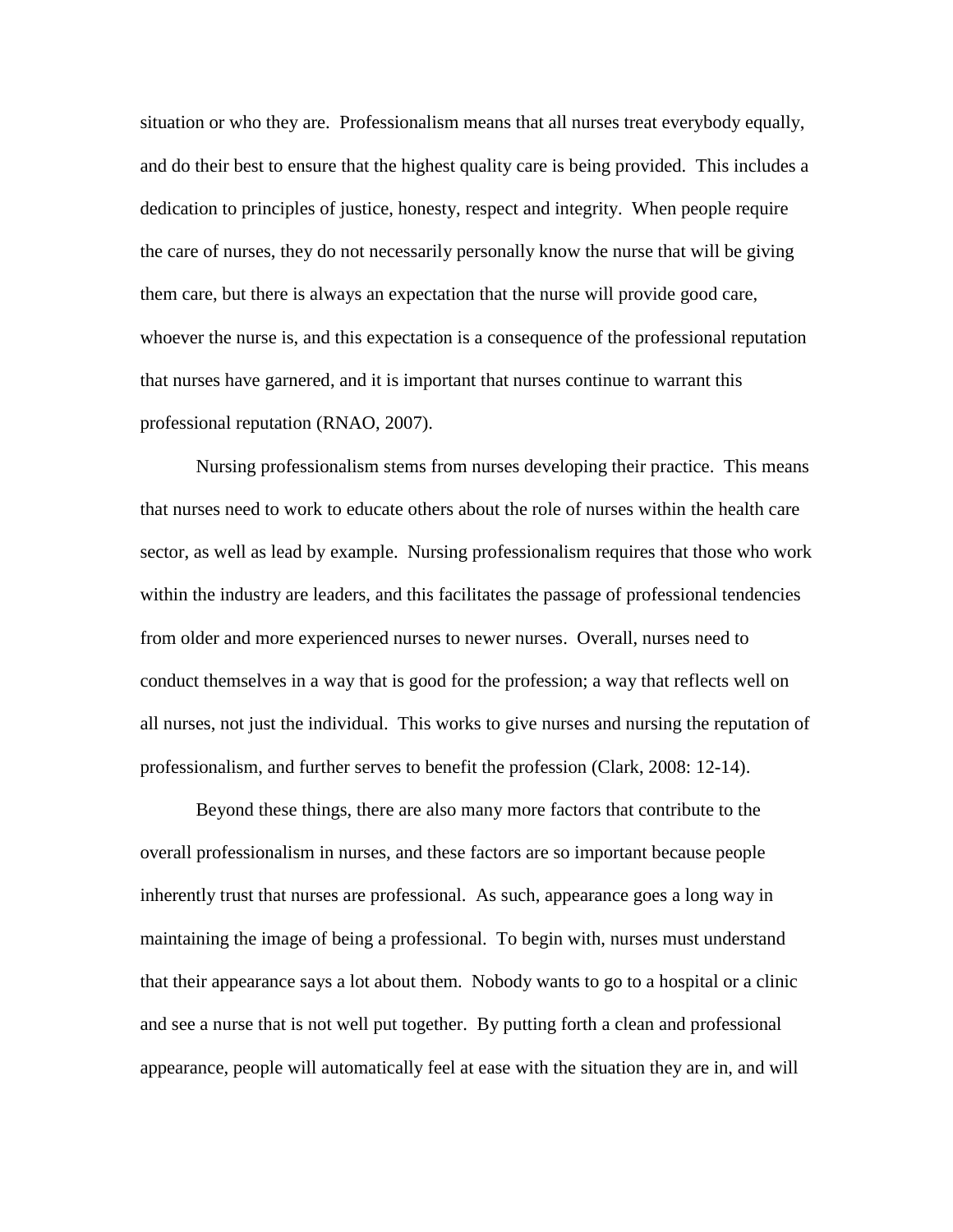more likely to be cooperative throughout the process. Furthermore, a professional does not discriminate against people; they treat everyone the same – whether they are doctors, patients, janitors or administrators. It is important not to facilitate a hierarchy within the organization that you work in. A nurse also needs to continually improve. Just because a nurse has finished their training, does not mean that they are done learning. Becoming an excellent service provider means continually learning from the experiences you have, and building on them to provide quality care in the future. In fact, professionals realize that formal training is only part of the process. When they are on the job, they realize that they will continue to learn, from their experiences and those around them. True professionals capitalize on the experiences that they have, and leverage them to become better nurses with each passing day. Finally, nurses must always give their best effort. It is not acceptable for nurses to only give a partial effort on some days. Regardless of how "well" a nurse is feeling on any particular day, it is important for the pursuit of professionalism that nurses are able to provide excellence, day in and day out (Staples, 2009).

Professionalism is not something that comes easy, and therefore it is important that nurses evaluate themselves on a continual basis to ensure that they are maintaining the standards that make them professional. There are a number of questions that a nurse can ask themselves each day. The first is whether or not they are being professional. The reality is that most people are aware whether or not their actions constitute as being professional. For example, if a nurse wears a dirty or unkempt uniform to the hospital, they know they are being unprofessional. By undergoing a process of self-evaluation, a nurse can determine, on a daily basis, what they can do to improve themselves and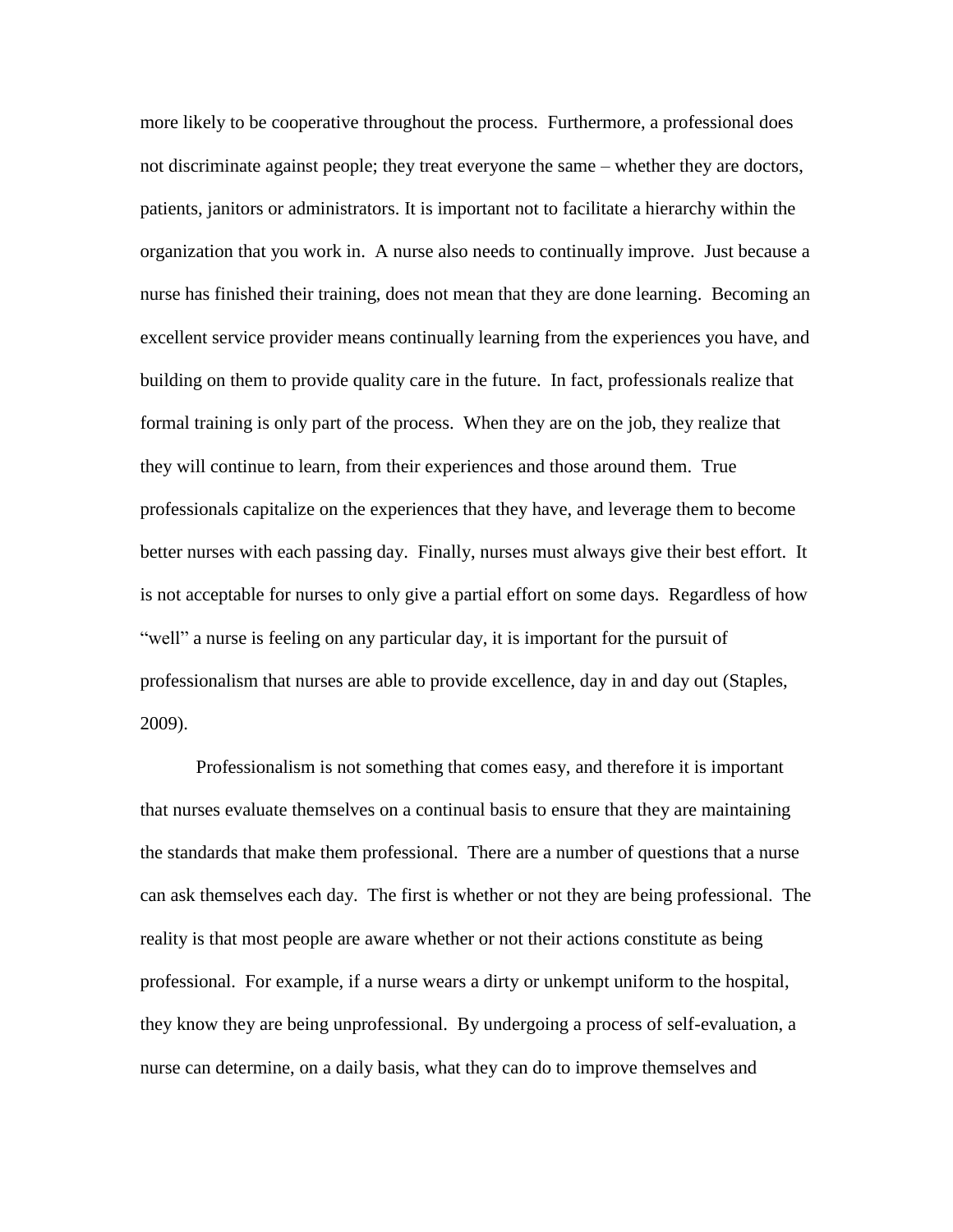become more professional. For example, if a nurse has a dirty uniform, they need to ask figure out why this is the case. Maybe it is just an isolated incident and it is unlikely to happen again, but maybe it is something that happens often, in which case the nurse will need to take a step back and figure out what can be done to prevent this from happening on a regular basis. A nurse also needs to look within themselves to determine if they are treating others with the respect that they deserve. It is important to understand that nursing is a team game, and all the members of the team rely on each other. For example, a nurse could not provide quality care if the janitor did not do his or her part. For this reason, nurses need to continually ask themselves if they are treating others with the level of professionalism that they would expect to be treated. In many cases, this selfevaluation will show that they have been treating others professionally, but it might also show that there are improvements to be made. Finally, nurses need to continually ask themselves how an increased level of professionalism could improve the workplace. There are often small steps that can be taken to make a big difference, and by reevaluating oneself on a daily basis, a nurse can identify what they are doing well, and where improvements can be made for the purpose of improving professionalism (Staples, 2009).

While all nurses have a role to play in creating professionalism, there are some barriers that stand in the way. One of the major barriers is a difference in educational background among nurses. Different nurses have different levels of education, and this can serve to divide, but nurses ought to work to minimize the effects of educational disparity among them. Further, gender issues can serve as a barrier to professionalism. Nursing has long been thought of as female-dominated (or "women's work"), but now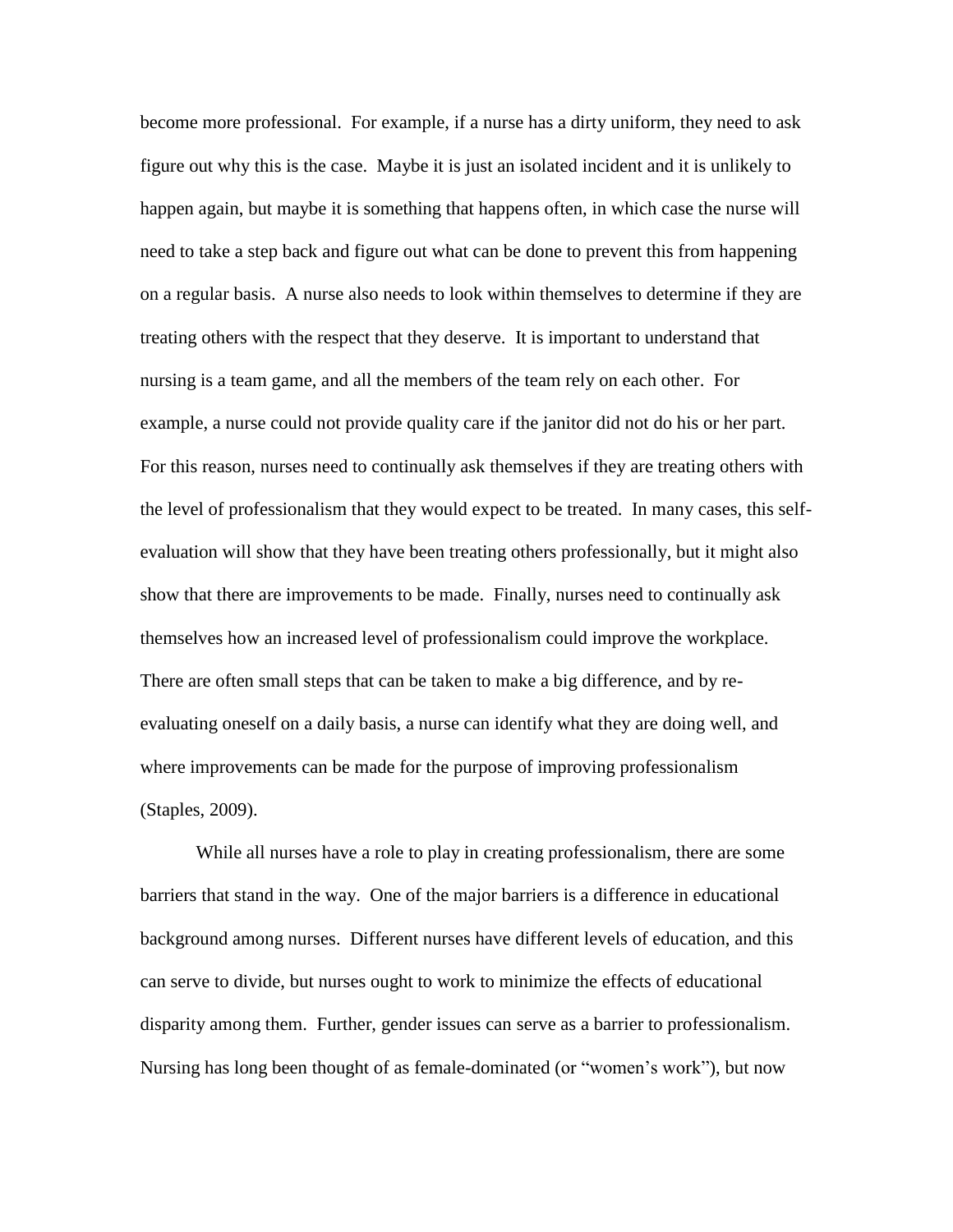more than ever, men are entering the profession, and equality among the sexes in the profession is something that will serve to increase professionalism as well. These are just two of main barriers that stand in the way of professionalism in nursing, but these barriers and others do not stand in the way of professionalism, rather they are just reasons for nurses to work harder for the benefit of the reputation of their profession (Chitty, 2005: 168-9).

Overall, it can be seen that maintaining professionalism in nursing is essential to the profession. Nurses put themselves in positions of trust each and everyday, and therefore it is essential that the people that rely on the care of nurses are confident that they are being cared for by professionals. There are barriers to professionalism in the nursing industry, but they can be overcome if nurses work together toward a common goal. This essay has shown that professionalism among nurses is of the utmost importance, and nursing educators need to emphasize this fact early on so that nurses can establish professional tendencies that will follow them throughout their career.